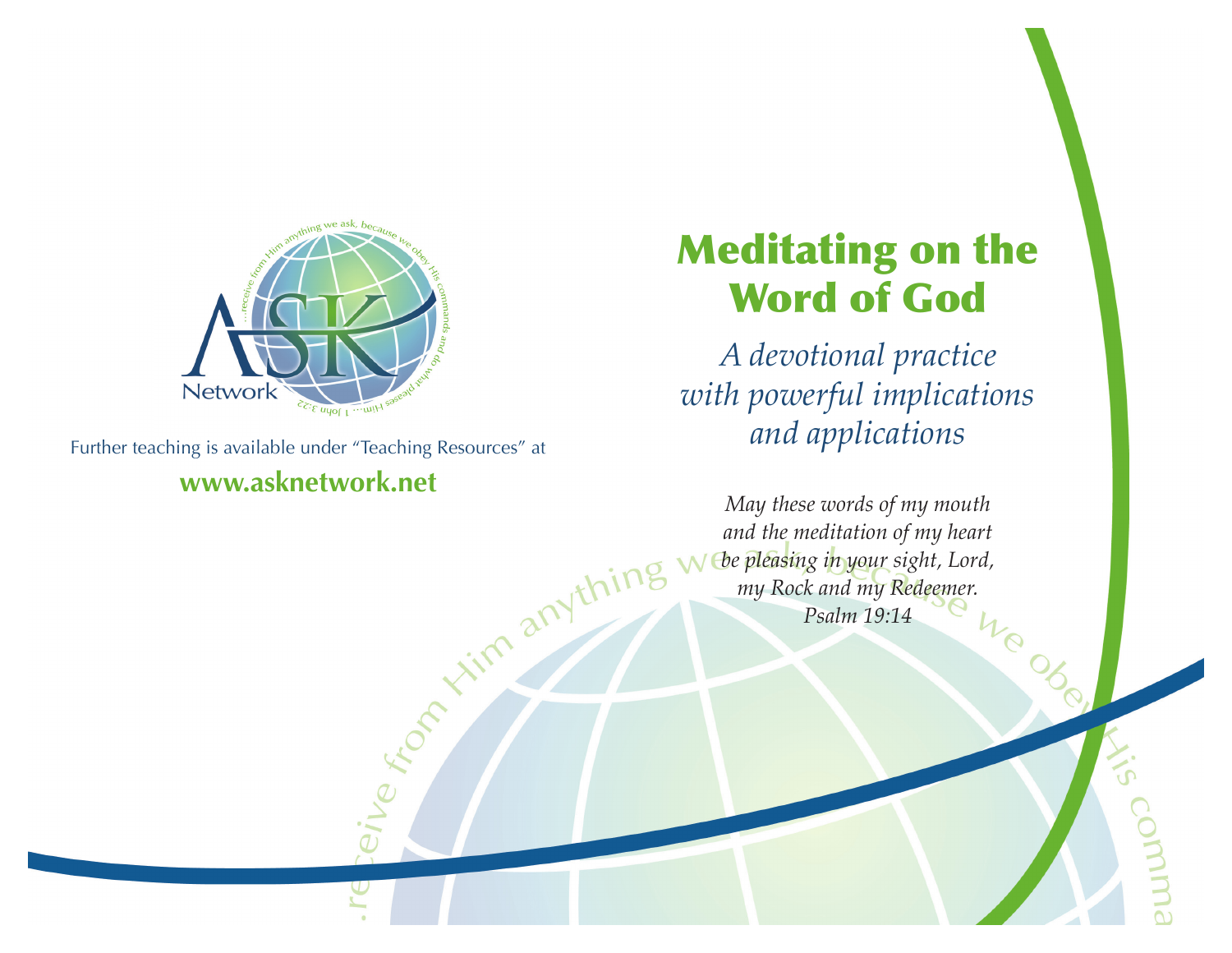**ASK NETWORK** is founded on the Word of God. The passage in Ephesians 6 describing the Armour of God closes with these verses: **Take the helmet of salvation and the sword of the Spirit, which is the word of God. And pray in the Spirit on all occasions with all kinds of prayers and requests. With this in mind, be alert and always keep on praying for all the Lord's people.** (Ephesians 6:17-18) **The helmet of salvation** is descriptive of Christians having the mind of Christ. **The Sword of the Spirit, which is the Word of God,** is the full counsel of scripture. **To pray in the Spirit** is to be enlightened, empowered and enabled in our intercession. In ASK Network, as believers in the Lord Jesus Christ, we trust we have His mind as we wait on Him with the Word open, reliant on the Holy Spirit.

**THIS BOOKLET** is intended to be instructional in the personal devotional practice of meditating on the Word of God; giving some practical suggestions on how to enrich your times of meditation, and how to apply your meditation in ASKing.

#### THE DEVOTIONAL PRACTICE OF BIBLICAL MEDITATION

If someone develops the practice of meditating on the Word as a personal discipline in their devotional life, they will become practiced in hearing God's voice through His Word. Duncan Campbell taught that it is good to go through the Word, but it is more important the Word goes through us, as it does when we take time for Biblical Meditation. This has been described as the digestive faculty of the soul; which helps us understand the way the Word can become part of us. One way to understand this is to imagine your hand. Think of your fingers as representing ways we learn from the Word of God: maybe Bible Study, Teaching, Memorizing and Singing. You can balance a Bible quite well on four fingers. However, to get a grip you will need your thumb, which can represent the depth of understanding that comes through Biblical Meditation. You could never hold a Bible with just a thumb, but with fingers and thumb together you have hold on the Word of God in such a way it is not easily taken from you.

#### **One definition of Biblical meditation is "the practice of pondering, considering, and reflecting on scripture."**

Jim Packer says this: *Meditation is the activity of calling to mind and thinking over, and dwelling on, and applying to oneself, the various things that one knows about the works and ways and purposes and promises of God. It is an activity of holy thought, consciously performed in the presence of God, under the eye of God, by the help of God, as a means of communion with God. Its purpose is to clear one's mental and spiritual vision of God and to let His truth make its full and proper impact on one's mind and heart.* 

A.W. Tozer describes the devotional practice of Biblical Meditation like this: *It is important we get still to wait on God. And it is best we get alone with God, preferably with our Bible outspread before us. Then if we will we may draw near* 

#### THE NAMES OF GOD

*You have exalted above all things Your name and Your word.* Psalm 138:2 This booklet has sought to show that the Word of God is a living Word. Hebrew 4:12 describes it like this: For the word of God is alive and active. Sharper than any double-edged sword. But in our pursuit of God's truth through meditation on His Word let us not neglect the character of God, the faithful Answerer of ASKIng. Here are the names He uses to reveal His character in the early pages of scripture, but throughout the Bible He has many names and descriptions. Do not hesitate to declare any of them and call upon Him as such in your ASKing.

| Yehovah Tzevaot  God of Hosts 1 Samuel 17:45            |                                                        |
|---------------------------------------------------------|--------------------------------------------------------|
| Yehovah Elyon Most High God Psalm 7:17                  |                                                        |
| Yehovah Ro'l  God is Shepherd Psalm 23:1                |                                                        |
| Yehovah Yireh God is Provider Genesis 22: 14            |                                                        |
| Yehovah Nissi God is a Banner Exodus 17:15              |                                                        |
| Yehovah Shalom  God is Peace Judges 6:24                |                                                        |
| Yehovah Shamah  Jehovah is There Ezekie 48:35           |                                                        |
|                                                         | Yehovah Tzidkenu  God is Righteousness Jeremiah 23:6   |
| Yehovah Mekadesh-chem  God is Sanctifier Leviticus 20:8 |                                                        |
| Yehovah Ropha-cha God is Healer Exodus 15:26            |                                                        |
|                                                         |                                                        |
|                                                         | El Elohei Yisrael God, the God of Israel Genesis 33:20 |
|                                                         |                                                        |
|                                                         |                                                        |
|                                                         |                                                        |
|                                                         |                                                        |
|                                                         |                                                        |

*Now to him who is able to establish you in accordance with my gospel, the message I proclaim about Jesus Christ, in keeping with the revelation of the mystery hidden for long ages past, but now revealed and made known through the prophetic writings by the command of the eternal God…*

*— to the only wise God be glory forever through Jesus Christ! Amen.* Romans 6:25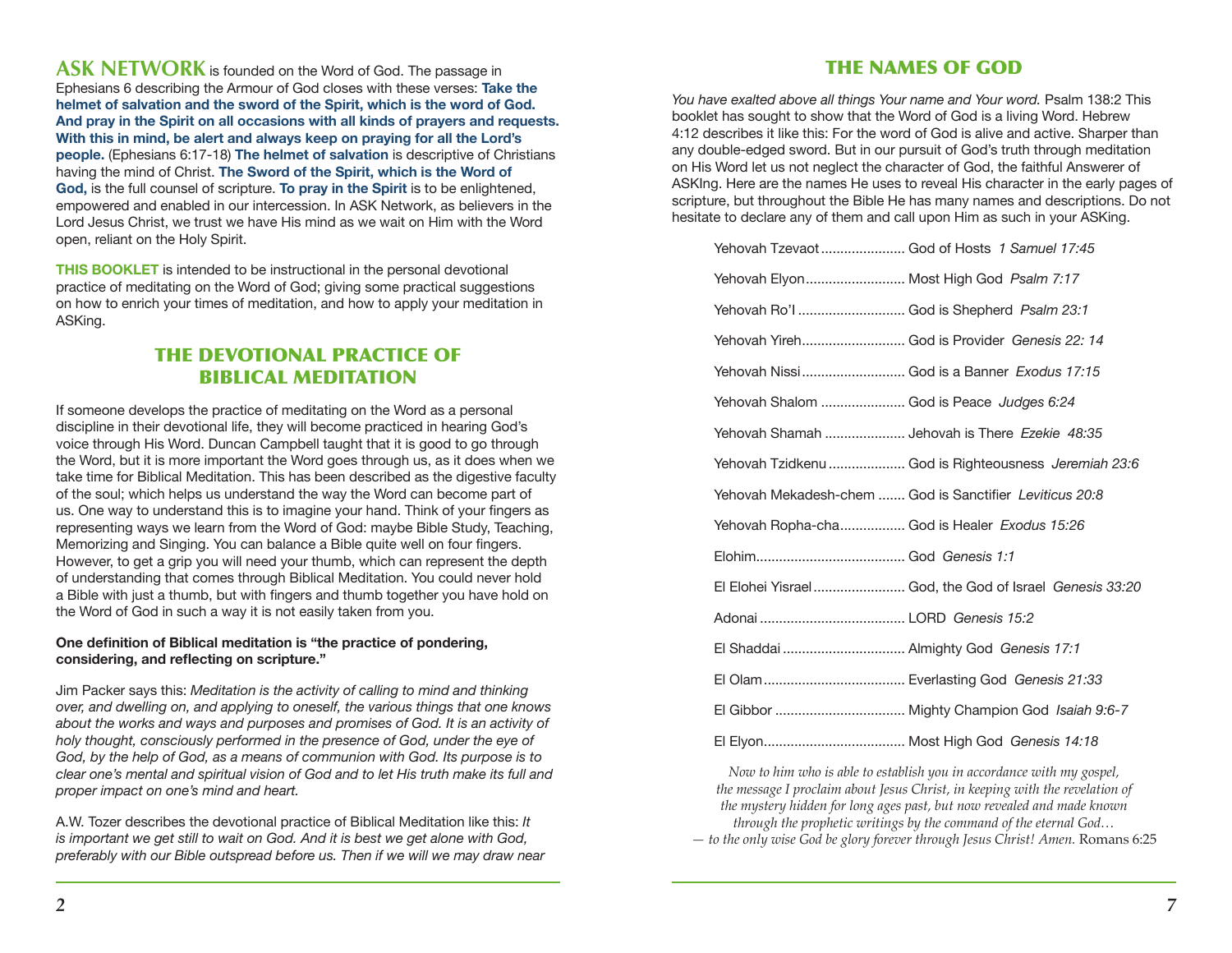out what you have received with authority, confident that these things have been shown you by God and He wants to answer your ASKIng.

**n Thanksgiving.** Close your time of meditation and prayer thanking God for allowing you to see new things from His Word, like fresh bread. Also thank Him that He will in His gracious faithfulness answer your ASKing.

### BENEFITS OF BIBILCAL MEDITATION

There are many benefits to mediating in the Word fo God. One way to get a sense of how many blessings there are is to read through Pslam 119 where many are listed. James 1:21 says: humbly accept the word planted in you, which can save you. This is a marvelos truth. As the Word becomes part of who we are, forming us, we can literally be delivered from our own ways to the righteousness of Chrits. Herbews 4:12 confirms the word of God is alive and active. Sharper than any double-edged sword, it penetrates even to dividing soul and spirit. The greets benefit of all is that thorugh HIs Word we get to know God better and to be in ever-increasingly imitate relationship with HIm.

## ASKING WITH THE WORD

*The unfolding of your words gives light; it gives understanding to the simple.* Psalm 119:130

This verse confirms that meditating on the Word of God brings enlightenment and revelation. If we wait on the Lord, allowing the Holy Sprit to order our meditation, we will find ourselves well prepared to pray according to the will of God. Praying His Word back to Him is a sure way to do that. Isaiah 55:11 declares that God says; *My word that goes out from my mouth: It will not return to me empty, but will accomplish what I desire and achieve the purpose for which I sent it.*

Praying His Word with depth of understanding can be even more on target. This is why ASK Network seeks to follow biblical principles in all its activities but also actually bases prayers upon what God speaks out of His Word. As Psalm 29 testifies to the fact that: *The voice of the Lord is powerful; the voice of the Lord is majestic.* (V.2)

# LEARNING FROM OTHERS

Here are just a few examples of those who used the words of scripture to speak back to God what was already recorded in His Word, either direct quotations or inferences.

**n** David  $-$  2 Samuel 22 **n** Jonah  $-$  Jonah 2 **n** Peter  $-$  Acts 2

 $\blacksquare$  Paul — Romans 9  $\blacksquare$  Jesus — Matthew 27

May ASK Network continue in this rich and powerful history.

*to God to begin to hear Him speak to us in our hearts. I think for the average person the progressions will be something like this: first a sound, as of a Presence walking in a garden. Then a voice, more intelligible, but still far from clear. Then a happy moment when the Spirit begins to illuminate the scriptures, and that which has been only a sound, or at best a voice, now becomes an intelligible word, warm and intimate and clear as a word of a dear friend. Then will come life and light, and best of all, ability to see and rest in and embrace Jesus Christ as Savior and Lord of all.*

It is clear that those who make Biblical Meditation a habitual practice, have deep and rewarding experiences with the Lord. In ASK Network it is our desire to draw close to the Lord, to hear His voice through His Word and by the Holy Spirit, both as preparation for ASKing but also as a means of being Spirit-led in that ASKing. When a person meditates on the Word of God, their mind will be full of deep thoughts about God, His character and His ways, forgetting about themselves. This very different from Transcendental Meditation that encourages the emptying of one's mind of thoughts but is inevitably self-orientated.

## BIBLICAL REFERENCES TO MEDITATION

There are only 21 explicit uses of the words meditate or meditation in scripture (NIV). Here are some key ones:

- Keep this Book of the Law always on your lips; meditate on it day and night, *so that you may be careful to do everything written in it. Then you will be prosperous and successful.* Joshua 1:8
- *Blessed is the one ...* whose delight is in the law of the Lord, and who *meditates on his law day and night.* Psalm 1:1-2
- *Within your temple, O God, we meditate on your unfailing love.* Psalm 48:9
- *My mouth will speak words of wisdom; the meditation of my heart will give you understanding.* Psalm 49:3
- May my meditation be pleasing to him, as I rejoice in the Lord. Psalm 104:34
- Oh, how I love your law! I meditate on it all day long. Your commands are *always with me and make me wiser than my enemies. I have more insight than all my teachers, for I meditate on your statutes.*  Psalm 119:97-99

However, the concept of waiting on the Lord, seeking Him, resting in His presence, communing intimately with Him, considering Him and His words, gathering, seeking, feasting and so on, is woven throughout scripture. Here are just a few examples or images of this:

■ *The daily gathering of manna according to need.* Exodus 16